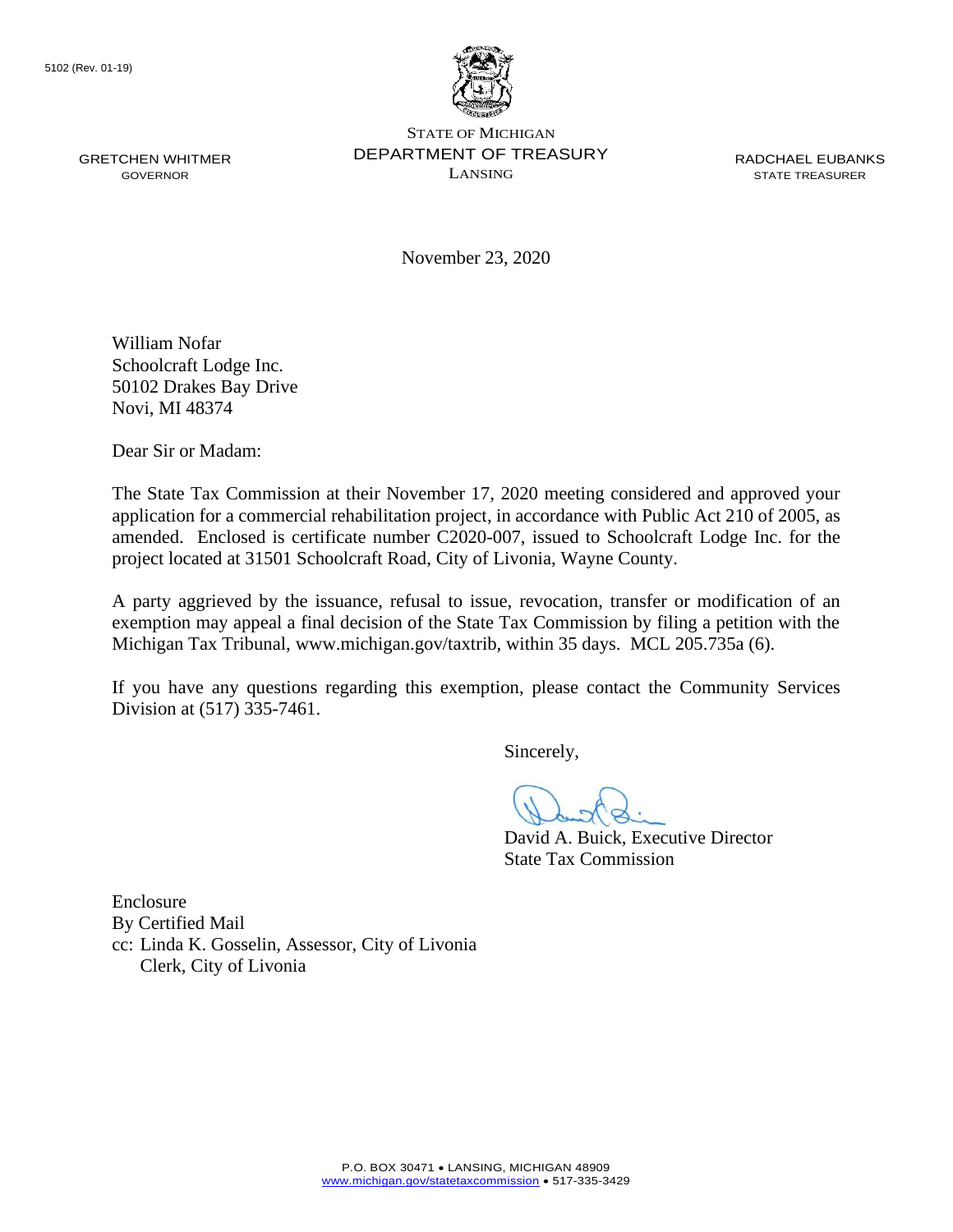

# Certificate No. **C2020-007 Commercial Rehabilitation Exemption Certificate**

 Pursuant to the provisions of Public Act 210 of 2005, as amended, the State Tax Commission hereby issues a Commercial Rehabilitation Exemption Certificate for the commercial property, as  described in the approved application, owned by **Schoolcraft Lodge Inc.**, and located at **31501 Schoolcraft Road**, **City of Livonia**, County of Wayne, Michigan.

 This certificate provides the authority for the assessor to exempt the commercial property for which this Commercial Rehabilitation Exemption Certificate is in effect, but not the land on which the rehabilitated facility is located or the personal property, from ad valorem taxation. This certificate further provides the authority to levy a specific tax known as the Commercial Rehabilitation tax.

This certificate, unless revoked as provided by Public Act 210 of 2005, as amended, shall remain in force for a period of **7** year(s);

### **Beginning December 31, 2020, and ending December 30, 2027.**

The real property investment amount for this obsolete facility is **\$9,180,000**.

The frozen taxable value of the real property related to this certificate is **\$218,500**.

This Commercial Rehabilitation Exemption Certificate is issued on **November 17, 2020**.



leggy & Nolde

Peggy L Nolde, Chairperson State Tax Commission

**ATRUECOPY ATTEST:**  Emily el. Leik EmilyLcik

Michigan Department of Treasury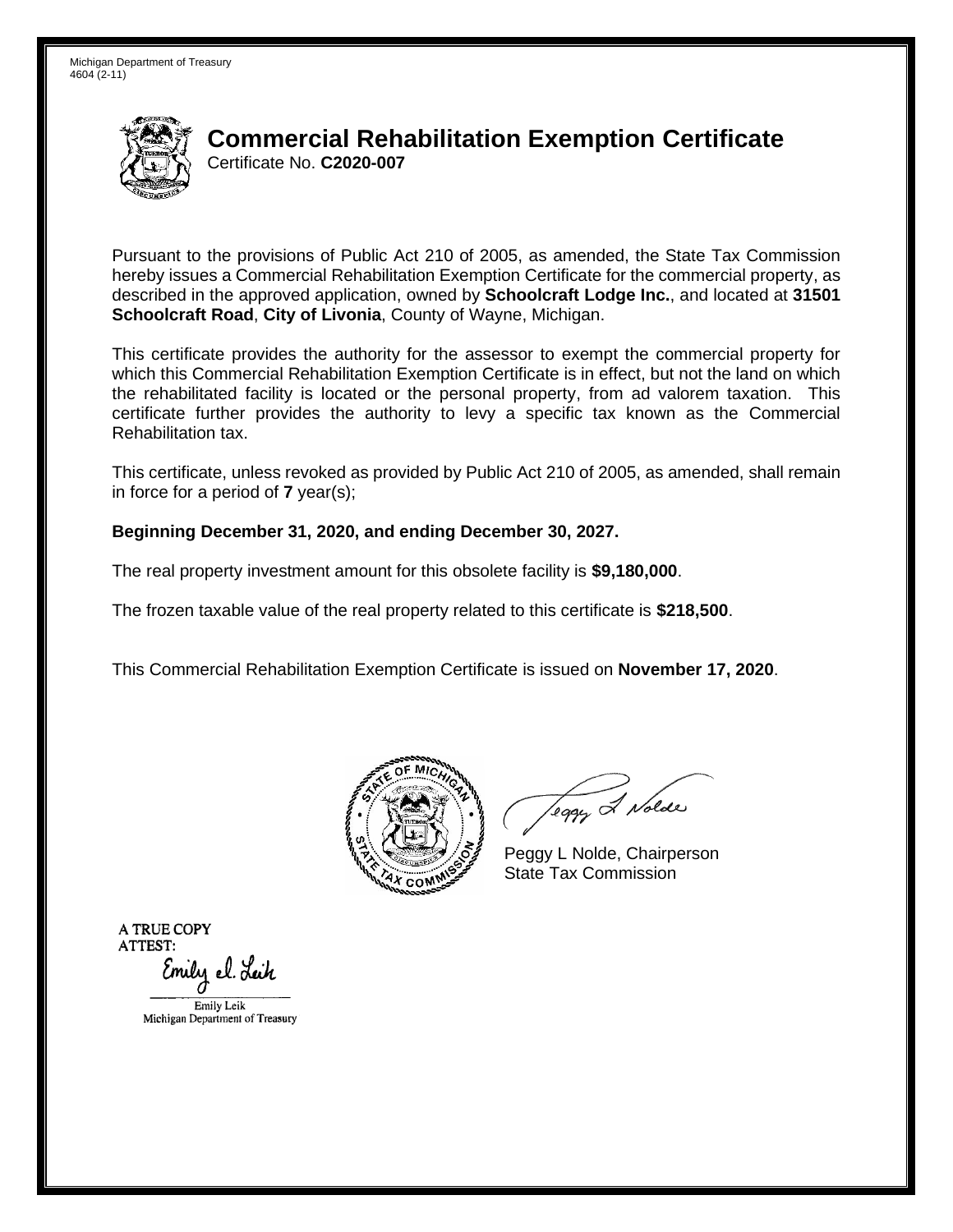

GRETCHEN WHITMER **DEPARTMENT OF TREASURY** RACHAEL EUBANKS STATE OF MICHIGAN  $\sum_{i=1}^{n}$  GOVERNOR

November 23, 2020

Roger E Clouse Roger E Clouse 3201 S Bissonette Road, PO Box 188 Glennie, MI 48737

Dear Sir or Madam:

The State Tax Commission at their November 17, 2020 meeting considered and approved your application for a commercial rehabilitation project, in accordance with Public Act 210 of 2005, as amended. Enclosed is certificate number C2020-016, issued to Roger E Clouse for the project located at 5760 W Houghton Lake Road, City of Lake City, Missaukee County.

 exemption may appeal a final decision of the State Tax Commission by filing a petition with the A party aggrieved by the issuance, refusal to issue, revocation, transfer or modification of an Michigan Tax Tribunal, <www.michigan.gov/taxtrib>, within 35 days. MCL 205.735a (6).

 If you have any questions regarding this exemption, please contact the Community Services Division at (517) 335-7461.

Sincerely,

David A. Buick, Executive Director State Tax Commission

Enclosure By Certified Mail cc: Marlene Whetstone, Assessor, City of Lake City Clerk, City of Lake City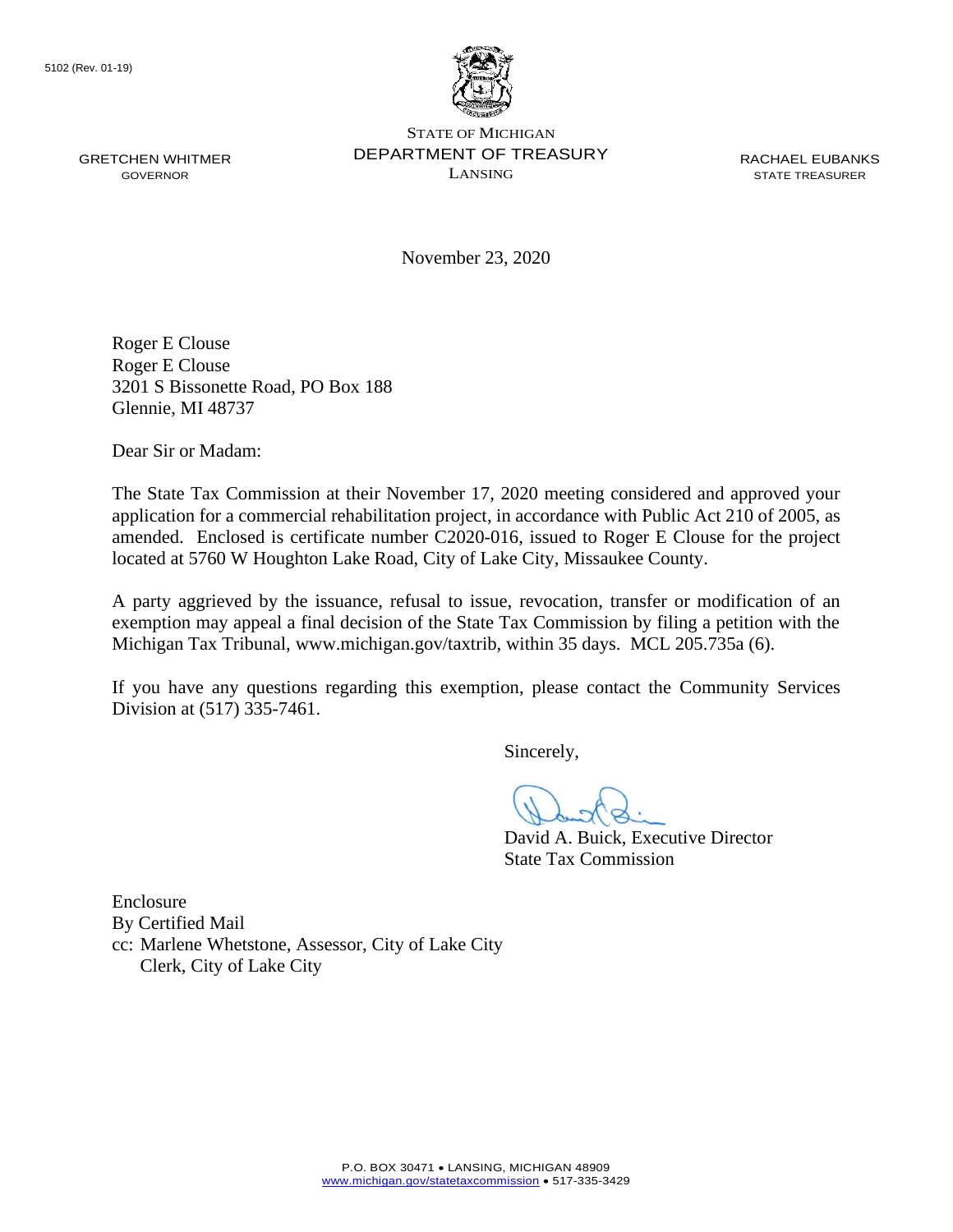

# Certificate No. **C2020-016 Commercial Rehabilitation Exemption Certificate**

 Pursuant to the provisions of Public Act 210 of 2005, as amended, the State Tax Commission hereby issues a Commercial Rehabilitation Exemption Certificate for the commercial property, as described in the approved application, owned by **Roger E Clouse**, and located at **5760 W Houghton Lake Road**, **City of Lake City**, County of Missaukee, Michigan.

 This certificate provides the authority for the assessor to exempt the commercial property for which this Commercial Rehabilitation Exemption Certificate is in effect, but not the land on which the rehabilitated facility is located or the personal property, from ad valorem taxation. This certificate further provides the authority to levy a specific tax known as the Commercial Rehabilitation tax.

This certificate, unless revoked as provided by Public Act 210 of 2005, as amended, shall remain in force for a period of **10** year(s);

#### **Beginning December 31, 2020, and ending December 30, 2030.**

The real property investment amount for this obsolete facility is **\$1,500,000**.

The frozen taxable value of the real property related to this certificate is **\$117,600**.

This Commercial Rehabilitation Exemption Certificate is issued on **November 17, 2020**.



leggy & Nolde

Peggy L Nolde, Chairperson State Tax Commission

**ATRUECOPY ATTEST:**  Emily el. Leik EmilyLcik

Michigan Department of Treasury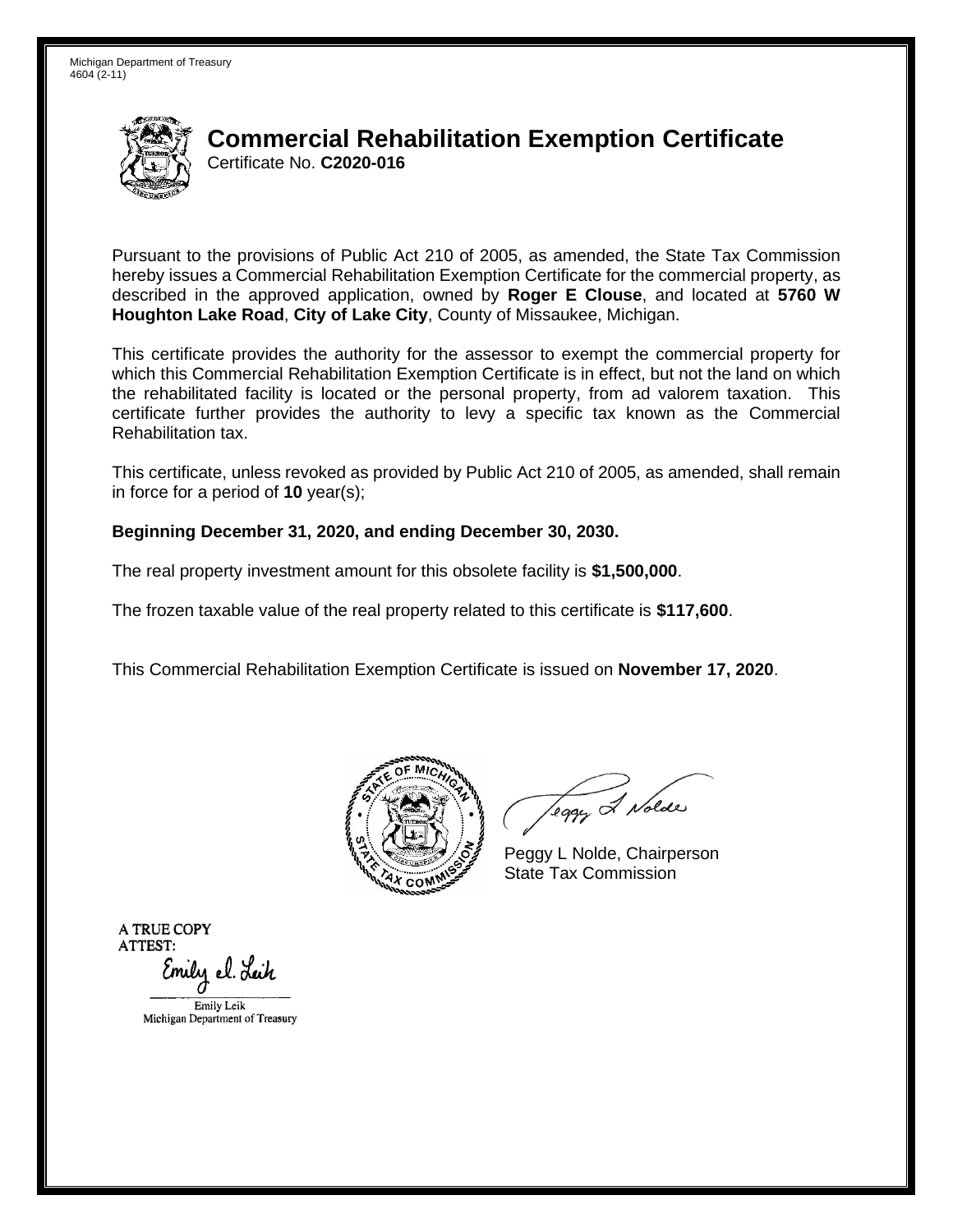

GRETCHEN WHITMER **DEPARTMENT OF TREASURY** RACHAEL EUBANKS STATE OF MICHIGAN  $\sum_{i=1}^{n}$  GOVERNOR

November 23, 2020

Baron V Whateley, DDS, MS Wild Smile Properties, LLC dba Coldwater Orthodontics 160 Division Street Coldwater, MI 49036

Dear Sir or Madam:

The State Tax Commission at their November 17, 2020 meeting considered and approved your application for a commercial rehabilitation project, in accordance with Public Act 210 of 2005, as amended. Enclosed is certificate number C2020-017, issued to Wild Smile Properties, LLC dba Coldwater Orthodontics for the project located at 152 Division Street, City of Coldwater, Branch County.

 exemption may appeal a final decision of the State Tax Commission by filing a petition with the A party aggrieved by the issuance, refusal to issue, revocation, transfer or modification of an Michigan Tax Tribunal, <www.michigan.gov/taxtrib>, within 35 days. MCL 205.735a (6).

 If you have any questions regarding this exemption, please contact the Community Services Division at (517) 335-7461.

Sincerely,

David A. Buick, Executive Director State Tax Commission

Enclosure By Certified Mail cc: Deb Sikorski, Assessor, City of Coldwater Clerk, City of Coldwater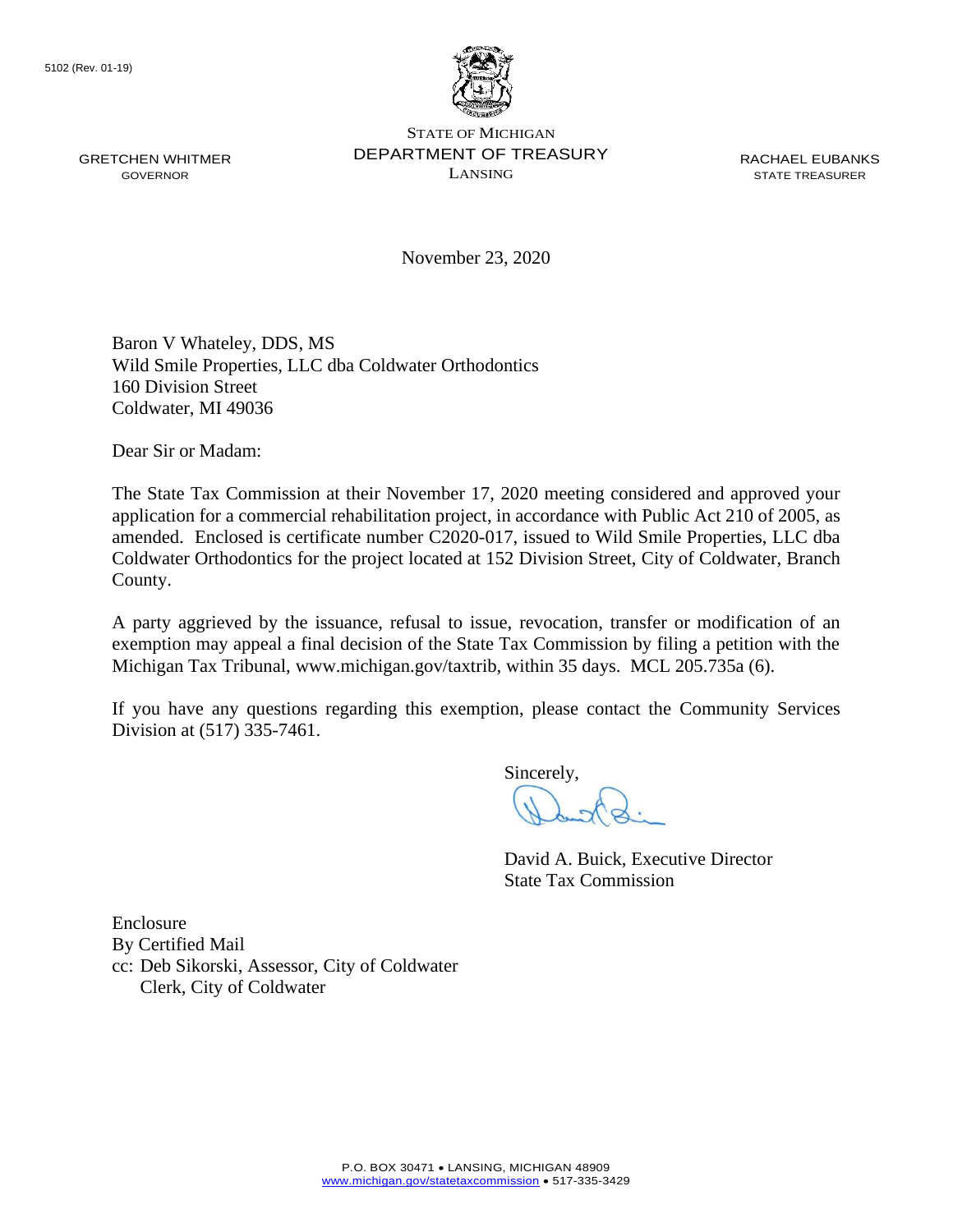

## Certificate No. **C2020-017 Commercial Rehabilitation Exemption Certificate**

 Pursuant to the provisions of Public Act 210 of 2005, as amended, the State Tax Commission hereby issues a Commercial Rehabilitation Exemption Certificate for the commercial property, as described in the approved application, owned by **Wild Smile Properties, LLC dba Coldwater Orthodontics**, and located at **152 Division Street**, **City of Coldwater**, County of Branch, Michigan.

Michigan.<br>This certificate provides the authority for the assessor to exempt the commercial property for which this Commercial Rehabilitation Exemption Certificate is in effect, but not the land on which the rehabilitated facility is located or the personal property, from ad valorem taxation. This certificate further provides the authority to levy a specific tax known as the Commercial Rehabilitation tax.

This certificate, unless revoked as provided by Public Act 210 of 2005, as amended, shall remain in force for a period of **10** year(s);

### **Beginning December 31, 2020, and ending December 30, 2030.**

The real property investment amount for this obsolete facility is **\$680,005**.

The frozen taxable value of the real property related to this certificate is **\$2,025**.

This Commercial Rehabilitation Exemption Certificate is issued on **November 17, 2020**.



Teggy & Nolde

Peggy L Nolde, Chairperson State Tax Commission

**ATRUECOPY ATTEST:**  Emily el. Lei*h* 

EmilyLcik Michigan Department of Treasucy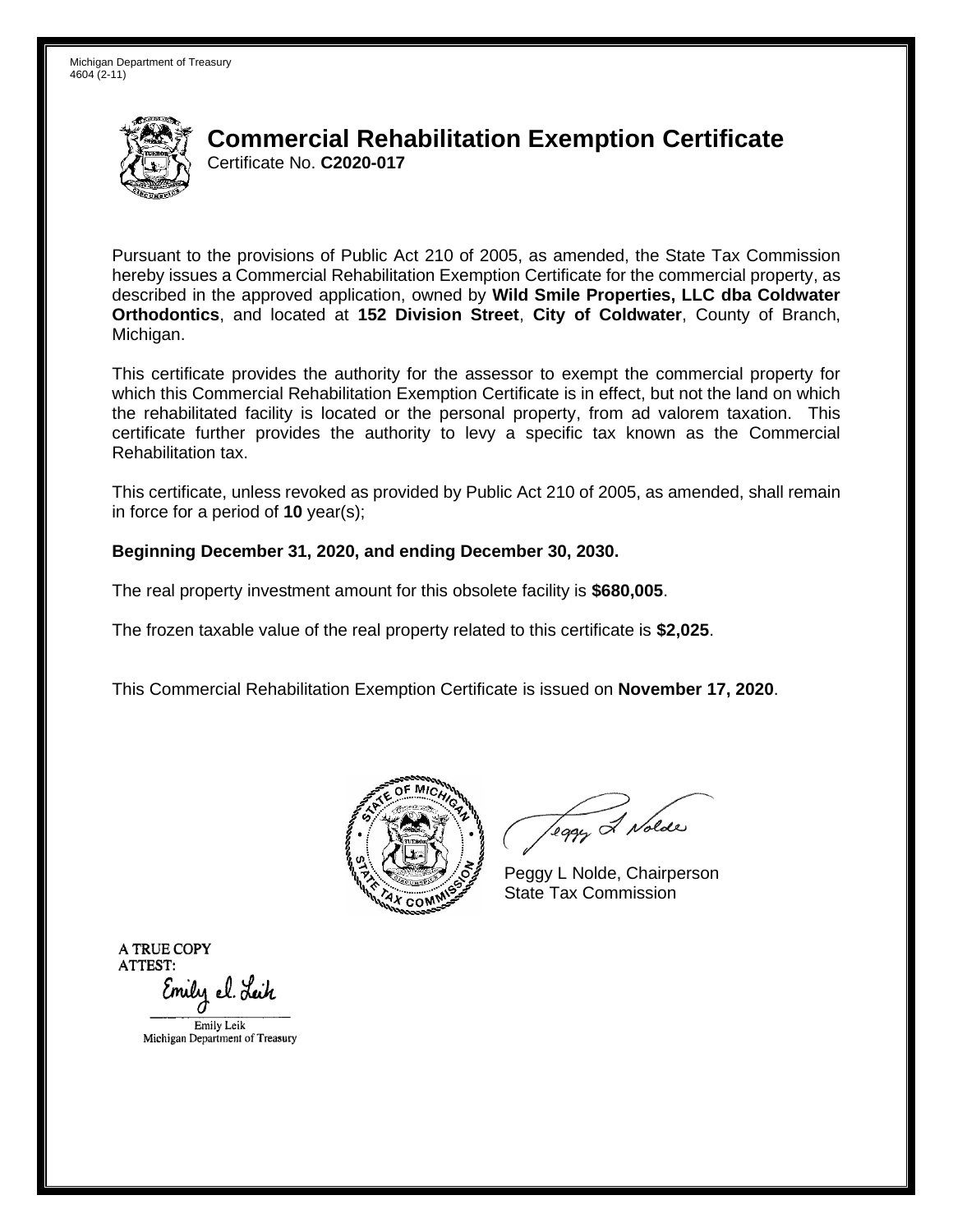

GRETCHEN WHITMER **DEPARTMENT OF TREASURY** RACHAEL EUBANKS STATE OF MICHIGAN  $\sum_{i=1}^{n}$  GOVERNOR

November 23, 2020

Linda Marcon Marcon Ventures LLC 50255 Rebecca Drive Paw Paw, MI 49079

Dear Sir or Madam:

 amended. Enclosed is certificate number C2020-021, issued to Marcon Ventures LLC for the The State Tax Commission at their November 17, 2020 meeting considered and approved your application for a commercial rehabilitation project, in accordance with Public Act 210 of 2005, as project located at 23944 Red Arrow Highway, Township of Antwerp, Van Buren County.

 exemption may appeal a final decision of the State Tax Commission by filing a petition with the A party aggrieved by the issuance, refusal to issue, revocation, transfer or modification of an Michigan Tax Tribunal, <www.michigan.gov/taxtrib>, within 35 days. MCL 205.735a (6).

 If you have any questions regarding this exemption, please contact the Community Services Division at (517) 335-7461.

Sincerely,

David A. Buick, Executive Director State Tax Commission

Enclosure By Certified Mail cc: Benjamin A. Brousseau, Assessor, Township of Antwerp Clerk, Township of Antwerp